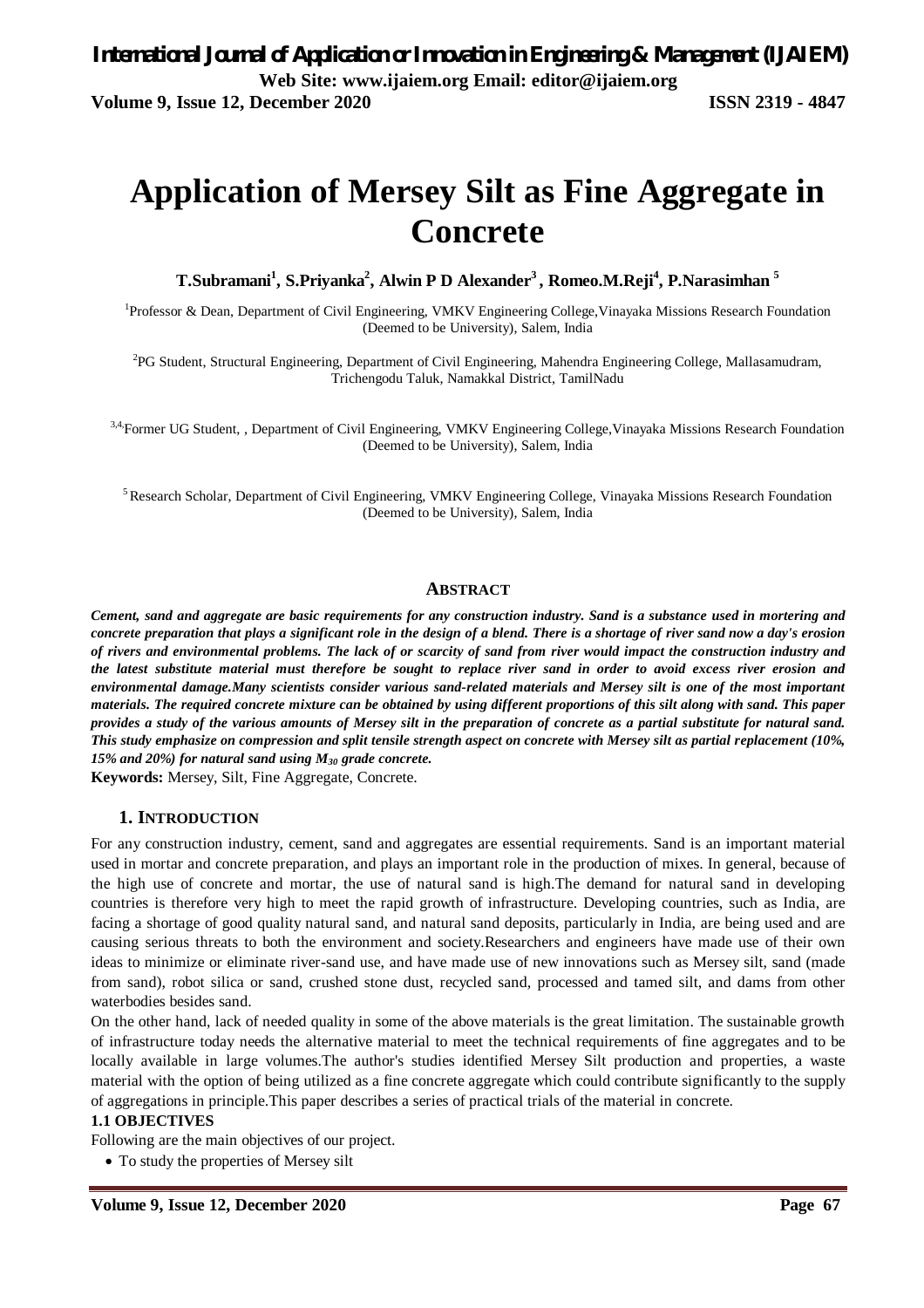### **Volume 9, Issue 12, December 2020 ISSN 2319 - 4847**

- To investigate the compression and split tensile strength of Mersey silt concrete.
- To find out the optimum percentage of Mersey silt that can partially replace fine aggregate in concrete.

### **2. METHODOLOGY**

Figure 1 shows the methodology of the study.



**Figure 1** Methodology

### **3. MERSEY SILT**

### **3.1 Dredging**

Dredging as described in the Regulations is a general term referring to the removal from or off bed or the banks of the principal river of any sand, ballast, clay, gravel or other substance. In addition to extracting sediment from a culvert, the exclusion from dredging allows you to remove only silt and sand accumulated on a river bank. Dredging is the removal from the lakes, rivers, harbours, and other bodies of water of sand and debris. Sedimentation, as a natural cycle of sand and slush cleaning, slowly fills the tunnels and harbours on rivers all over the world. It is a daily need.

Dredging is often undertaken to minimize exposure to pollutants by fish, animals and humans and to avoid pollution spreading to other parts of the body of water. This drag is often required because sediments are often polluted with a number of contaminants in and around cities and industrial areas. Such contaminants are pumped into waterways from point sources such as sewage flows, urban and industrial discharges and spills; or from non-point sources such as surface runoff and soil deposition through preserving and restoring aquatic natural resources when environmental harm occurs, the NOAA Response and Restoration Office plays a significant role.Dredged content is disposed of and handled by industry, industry, local government, private sector agencies such as port authorities. The U.S. Army Corps of Engineers issues dredged content authorizations; the U.S. Oversight and approval for disposal of dredged materials is provided by an Environmental Protection Agency.

### **3.2 Beneficial Uses of Leftover Dredging Material**

Dredging is the process of removing sediments from the lakes (both public and private) and waterway reservoirs such as mud and silt. One of the benefits of dredging is that boats can safely cross ports and trade routes without scraping along the bottom. What many people don't know is that this leftover dredging material can be reused to reduce the amount sent to the Confined Disposal Facilities (CDF). While not all materials can be reused (some may be contaminated), the reuse of dredged sediment can help minimize the environmental impact of dredging.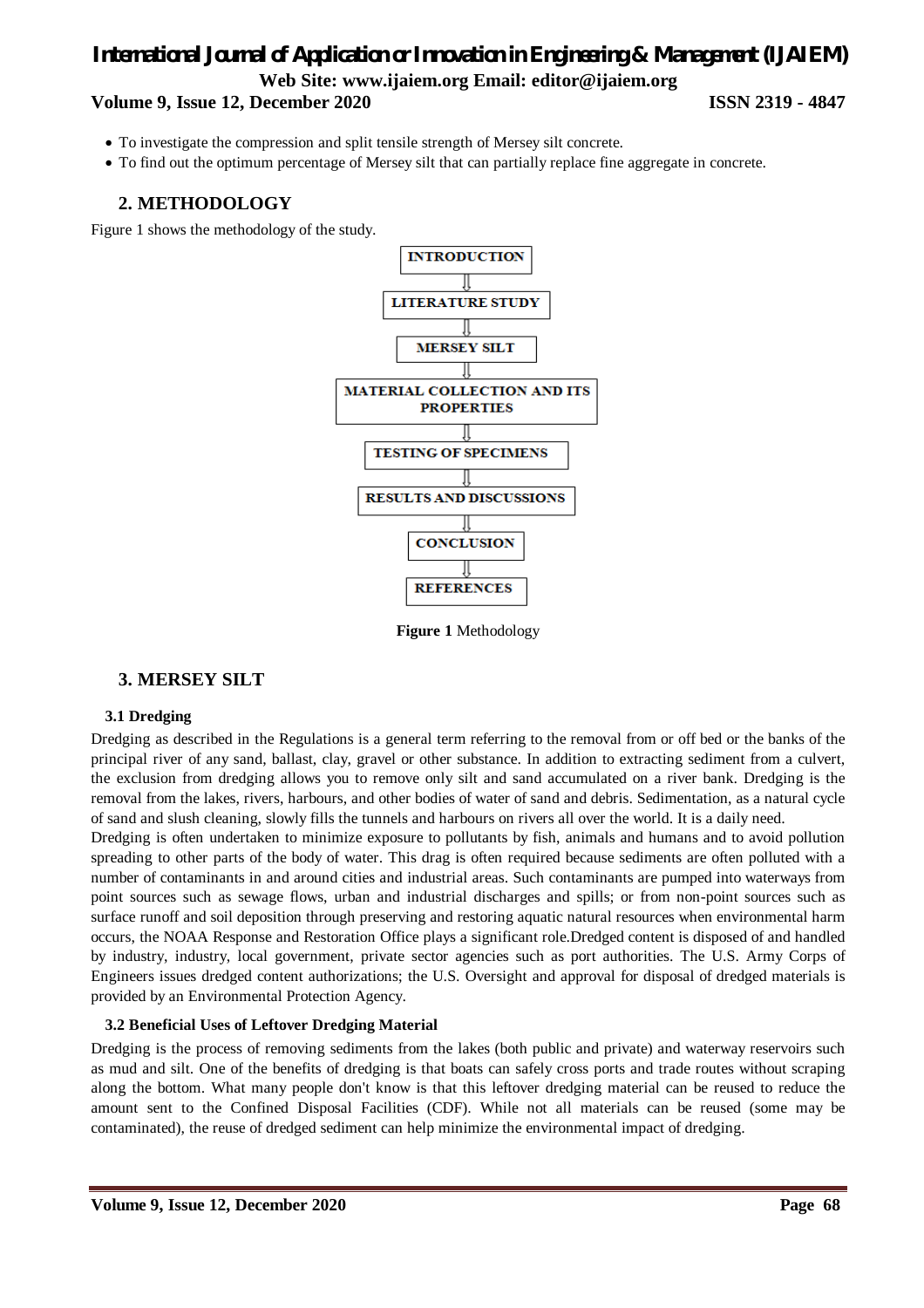# *International Journal of Application or Innovation in Engineering & Management (IJAIEM)* **Web Site: www.ijaiem.org Email: editor@ijaiem.org Volume 9, Issue 12, December 2020 ISSN 2319 - 4847**

### **4. MATERIAL COLLECTIONS AND ITS PROPERTIES**

### **4.1 Cement**

Cement acts as a binding agent for materials in this report Ordinary Portland cement is used for casting cubes, cylinders and beams. The properties of cement that were studied are normal consistency, fineness of cement and specific gravity and the test was done. The Reports are in table 1.

| <b>Table 1:</b> Properties of cement |                  |        |  |  |  |  |  |  |  |
|--------------------------------------|------------------|--------|--|--|--|--|--|--|--|
| S.No                                 | Property         | Result |  |  |  |  |  |  |  |
|                                      | <b>Fineness</b>  | 8.2%   |  |  |  |  |  |  |  |
|                                      | Specific gravity | 3.0    |  |  |  |  |  |  |  |
| $\mathcal{R}$                        | Normal           | 33%    |  |  |  |  |  |  |  |
|                                      | consistency      |        |  |  |  |  |  |  |  |

Figure 2 shows the cement.



**Figure 2** Cement

### **4.2 Fine Aggregates**

Fine aggregate used in this study is locally available and confirmed to grading zone III as per IS 383-1970. The aggregates whose size is less than 4.75mm. Sand is generally considered to have a lower size limit of about 0.07mm. The specific gravity of fine aggregate was found out using pycnometer and sieve analysis. Table 2 shows the properties of fine aggregate.

|  |  |  |  |  |  | Table 2: Properties of fine aggregate |
|--|--|--|--|--|--|---------------------------------------|
|--|--|--|--|--|--|---------------------------------------|

| Property         | Result  |
|------------------|---------|
| Specific gravity | 2.65    |
| Fineness         | 2.8     |
|                  | modulus |

Figure 3 shows the Fine Aggregate.



**Figure 3**Fine aggregate

### **4.3 Coarse Aggregate**

The material whose particles are of size as retained on 4.75mm is sieve is termed as coarse aggregate. Locally available coarse aggregate with maximum size of 20 mm and minimum size of 12.5 mm were used in this project report conforming to IS 383-1970. Figure 4 shows the coarse Aggregate.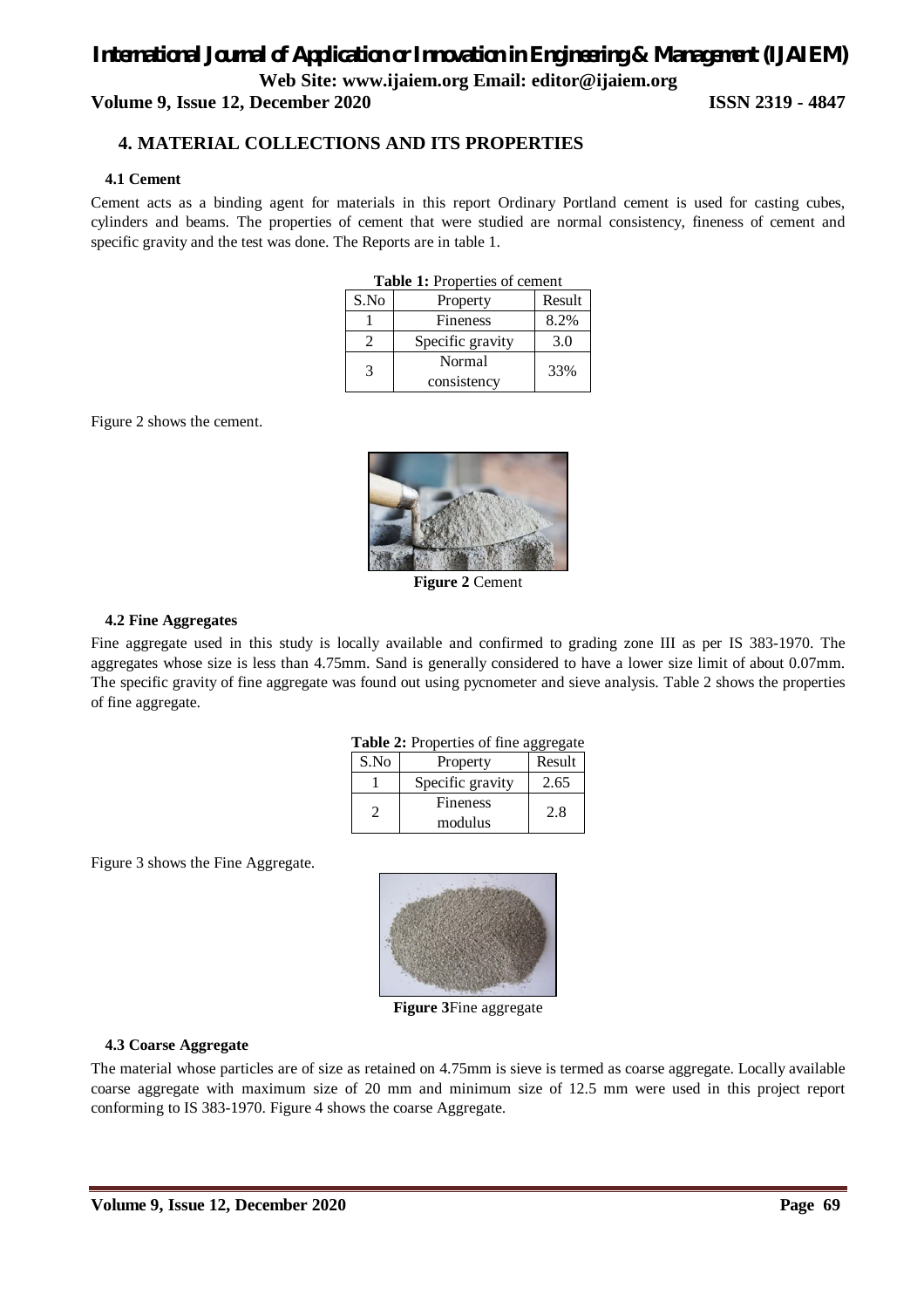**Volume 9, Issue 12, December 2020 ISSN 2319 - 4847**



**Figure 4** Coarse aggregate

Table 3 shows the properties of coarse aggregates.

|  |  |  |  |  |  | Table 3: Properties of coarse aggregate |
|--|--|--|--|--|--|-----------------------------------------|
|--|--|--|--|--|--|-----------------------------------------|

| S.No | Property         | Result |
|------|------------------|--------|
|      | Specific gravity | 2.74   |
|      | Water            | 0.8%   |
|      | absorption       |        |

### **4.4 Water**

The following properties should be used in concrete work: the water should be free from harmful soils, acids, alkaline or other organic or inorganic impurities. It should be free of iron, vegetables or any other contaminants that may adversely impact concrete or reinforcement. Drinking water for the premises should be used for mixing and preparing concrete. drinking water should be available. Figure 5 shows the water.



**Figure 5** Water

**4.5 Mersey Silt** Figure 6 shows the mersey silt.



**Figure 6**Mersey silt

Our project deals with the partial replacement of natural sand by Mersey silt. The geology and sedimentology of the Mersey estuary silt are given below.

The particle size ranges vary with location but the bed is predominantly sand with less than 25 % finer than 63  $\mu$ m. The sand fraction is predominantly quartz with small quantities of a wide range of heavy minerals. The finer silt and mud fractions contain quartz, and several clay minerals including illite and chlorite.

### **5. TESTING OF SPECIMENS**

### **5.1 Compression Strength Test**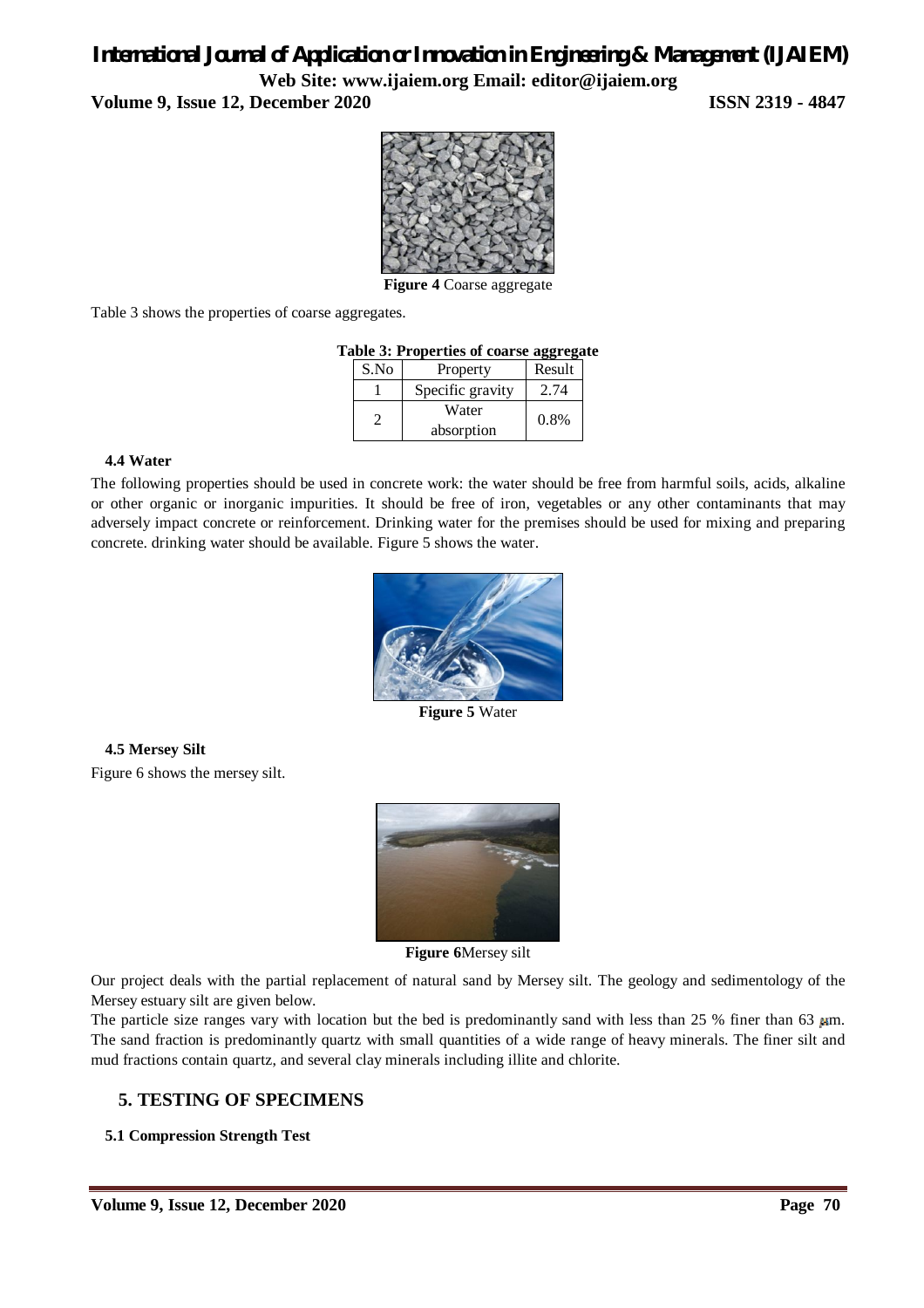### **Volume 9, Issue 12, December 2020 ISSN 2319 - 4847**

Compressive strength is the material or structure's ability to withstand or resist under stress. The strength of a material is measured by the material's ability to withstand failure in the form of cracks. The push force applied to the two sides of the concrete specimen is determined during the test and the full strain shown without fail. Figure 7 shows the compression strength test.



**Figure 7**Compression test on cube

### **5.2 Split Tensile Strength Test**

One of the fundamental and important properties that greatly affects the size and the magnitude of the cracking structures is the tensile strength of concrete. Moreover, because of its fragile nature, the concrete is very weak in tension. That's why. The direct tension is not expected to resist.As to the tensile strength, concrete develops cracks. The tensile strength of concrete must also be measured in order to assess how easily the concrete components will break. In addition, a tensile strength test is a tool for evaluating the tensile strength of the concrete cylindrical structure. The method on the basis of the Standard Cylinder Concrete Specimen Test Method (ASTM), close to other codes such as the IS 5816 1999. Figure 8 shows the split tensile strength test.



**Figure 8** Split tensile strength on cylinder

### **6. TEST RESULTS**

### **6.1 Compression Strength Test**

Table 4 shows the compression strength test results.

| S.<br>N <sub>0</sub> | Percentage of | Compression strength (N/mm <sup>2</sup> ) |       |                                                       |         |                   |       |         |       |           |
|----------------------|---------------|-------------------------------------------|-------|-------------------------------------------------------|---------|-------------------|-------|---------|-------|-----------|
|                      | replacement   | 7 days                                    |       |                                                       | 14 days |                   |       | 28 days |       |           |
|                      | (9/6)         | $S-1$                                     | $S-2$ | $S-3$                                                 | S-1     | $S-2$             | $S-3$ | $S-1$   | $S-2$ | $S-3$     |
|                      | 0             | 18.6                                      |       | 18.2   18.8   26.3   25.8   26.2   30.5   31.2   30.8 |         |                   |       |         |       |           |
| 2                    | 10            | 19.2                                      | 195   | 19.1                                                  |         | $26.3 \quad 26.8$ | 26.5  | 30.9    |       | 31.6 31.8 |
| 3                    | 15            | 19.3                                      | 190   | 19.5                                                  | 26.5    | 26.1              | 26.3  | 31.2    | 30.9  | 314       |
| 4                    | 20            | 19.8                                      | 194   | 199                                                   | 26.9    | 27.1              | 26.8  | 31.5    | 31.3  | 31.9      |

### **Table 4: Compression strength test results**

The above table shows that the compression strength of concrete cubes with partial replacement of natural sand by Mersey silt gives better results when compared to normal concrete.

### **6.2 Split Tensile Strength**

Table 5 shows the split tensile strength results.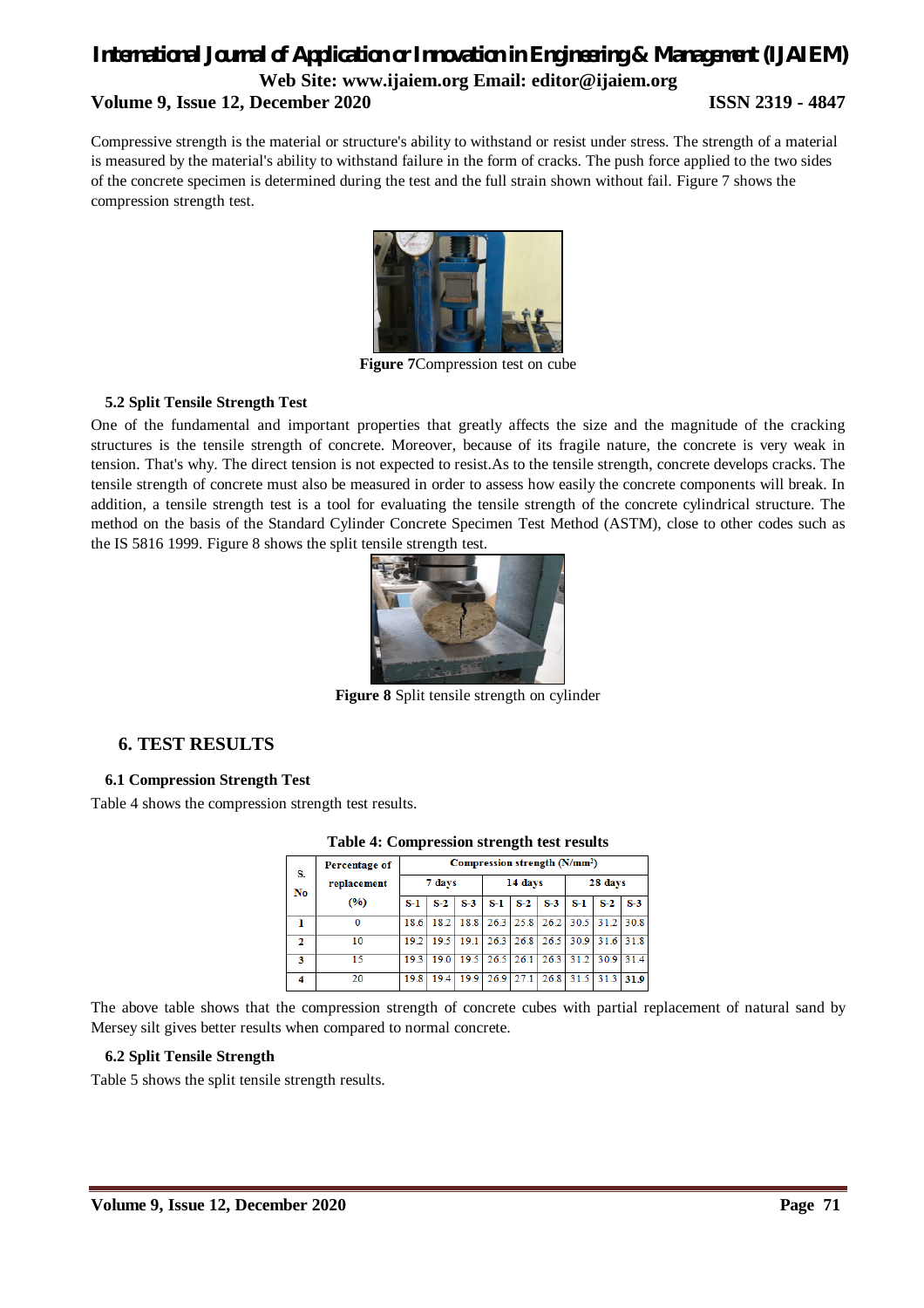# *International Journal of Application or Innovation in Engineering & Management (IJAIEM)* **Web Site: www.ijaiem.org Email: editor@ijaiem.org Volume 9, Issue 12, December 2020 ISSN 2319 - 4847**

| S.<br>No | <b>Percentage of</b> | Split tensile strength (N/mm <sup>2</sup> ) |        |       |         |       |       |         |             |       |  |
|----------|----------------------|---------------------------------------------|--------|-------|---------|-------|-------|---------|-------------|-------|--|
|          | replacement          |                                             | 7 days |       | 14 days |       |       | 28 days |             |       |  |
|          | (%)                  | S-1                                         | $S-2$  | $S-3$ | S-1     | $S-2$ | $S-3$ | $S-1$   | $S-2$       | $S-3$ |  |
| 1        | 0                    | 1.62                                        | 1.85   | 1.88  | 2.54    | 2.59  | 2.58  | 3.10    | 3.13        | 3.09  |  |
| 2        | 10                   | 1.81                                        | 1.92   | 1.93  | 2.61    | 2.65  | 2.64  | 3.12    | $3.15$ 3.18 |       |  |
| 3        | 15                   | 1.92                                        | 1 90   | 194   | 2.63    | 2.61  | 2.65  | 3.15    | 3.18        | 3.16  |  |
| 4        | 20                   | 1.93                                        | 1.94   | 1.99  | 2.69    | 2.73  | 2.68  | 3.13    | 3.16        | 3.19  |  |

**Table 5:**Split tensile strength results

The split tensile strength of Mersey silt concrete shows considerable results when compared to conventional concrete.

### **7. CONCLUSION**

Mersey Silt potentially offers a significant contribution in partial replacement of natural river sand in concrete. The strength point of view varies considerably, which is critical for controlling all aggregate production processes. From the experimental results, the following conclusions were made.

- The compression strength of conventional concrete at 28 days is less when compared to Mersey silt concrete mix.
- The Mersey silt concrete achieved higher split tensile strength up to 20 % replacement.
- Hence, Mersey silt can be partially replaced instead of natural sand in concrete up to 20%, in order to obtain higher strength than the conventional mix.

### **References**

- [1] T.Subramani., S.Krishnan. S.K.Ganesan., G.Nagarajan "Investigation of Mechanical Properties in Polyester and Phenyl-ester Composites Reinforced With Chicken Feather Fiber" International Journal of Engineering Research and Applications Vol. 4, Issue 12(Version 4), pp.93-104, 2014.
- [2] T.Subramani, J.Jayalakshmi , " Analytical Investigation Of Bonded Glass Fibre Reinforced Polymer Sheets With Reinforced Concrete Beam Using Ansys" , International Journal of Application or Innovation in Engineering & Management (IJAIEM) , Volume 4, Issue 5, pp. 105-112 , 2015
- [3] T.Subramani, D.Latha , " Experimental Study On Recycled Industrial Waste Used In Concrete" , International Journal of Application or Innovation in Engineering & Management (IJAIEM) , Volume 4, Issue 5, pp. 113-122 , 2015
- [4] T.Subramani, V.Angappan , " Experimental Investigation Of Papercrete Concrete" , International Journal of Application or Innovation in Engineering & Management (IJAIEM) , Volume 4, Issue 5, pp. 134-143 , 2015
- [5] T.Subramani, V.K.Pugal , " Experimental Study On Plastic Waste As A Coarse Aggregate For Structural Concrete" , International Journal of Application or Innovation in Engineering & Management (IJAIEM) , Volume 4, Issue 5, pp.144-152 2015
- [6] T.Subramani, B.Suresh , " Experimental Investigation Of Using Ceramic Waste As A Coarse Aggregate Making A Light Weight Concrete " , International Journal of Application or Innovation in Engineering & Management (IJAIEM) , Volume 4, Issue 5, pp. 153-162 , 2015
- [7] T.Subramani, M.Prabhakaran , " Experimental Study On Bagasse Ash In Concrete" , International Journal of Application or Innovation in Engineering & Management (IJAIEM) , Volume 4, Issue 5, pp. 163-172 , 2015
- [8] T.Subramani, A.Mumtaj , " Experimental Investigation Of Partial Replacement Of Sand With Glass Fibre" , International Journal of Application or Innovation in Engineering & Management (IJAIEM) , Volume 4, Issue 5, pp. 254-263 , 2015
- *[9] T.Subramani, S.B.Sankar Ram Experimental Study on Concrete Using Cement With Glass Powder, IOSR Journal of Engineering,Volume 5 , Issue 5, Version 3, pp43-53, 2015*
- [10] T.Subramani, S.Kumaran , " Experimental Investigation Of Using Concrete Waste And Brick Waste As A Coarse Aggregate ", International Journal of Application or Innovation in Engineering & Management (IJAIEM), Volume 4, Issue 5, pp. 294-303 , 2015
- *[11] T.Subramani, G.Ravi, "Experimental Investigation Of Coarse Aggregate With Steel Slag In Concrete", IOSR Journal of Engineering, Volume 5,Issue 5, Version 3, pp64-73, 2015*
- [12] T.Subramani, K.S.Ramesh , " Experimental Study On Partial Replacement Of Cement With Fly Ash And Complete Replacement Of Sand With M sand" , International Journal of Application or Innovation in Engineering & Management (IJAIEM) , Volume 4, Issue 5 , pp. 313-322 , 2015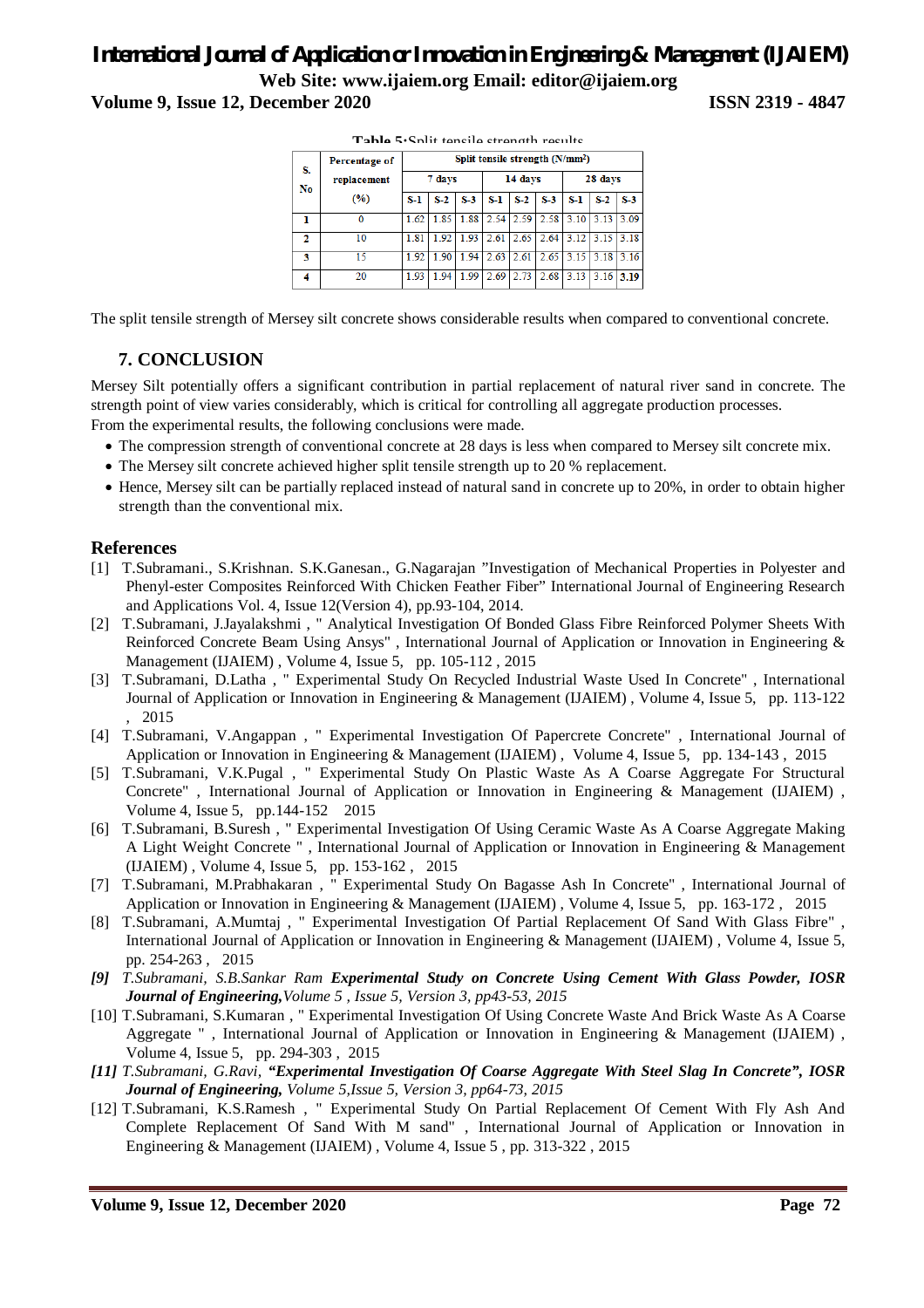### **Volume 9, Issue 12, December 2020 ISSN 2319 - 4847**

- [13] T.Subramani, G.Shanmugam , " Experimental Investigation Of Using Papercrete And Recycled Aggregate As A Coarse Aggregate " , International Journal of Application or Innovation in Engineering & Management (IJAIEM) , Volume 4, Issue 5, pp. 323-332 , May 2015
- [14] T.Subramani, P.Sakthivel , " Experimental Investigation On Flyash Based Geopolymer Bricks" , International Journal of Application or Innovation in Engineering & Management (IJAIEM) , Volume 5, Issue 5, pp. 216-227 , 2016 .
- [15] T.Subramani, R.Siva, "Experimental Study On Flexural And Impact Behavior Of Ferrocement Slabs" International Journal of Application or Innovation in Engineering & Management (IJAIEM), Volume 5, Issue 5, pp. 228-238 , 2016
- [16] T.Subramani, A.Anbuchezian , " Experimental Study Of Palm Oil Fuel Ash As Cement Replacement Of Concrete " , International Journal of Application or Innovation in Engineering & Management (IJAIEM), Volume 6, Issue 3, March 2017 , pp. 001-005 , ISSN 2319 - 4847.
- [17] T.Subramani, A.Anbuchezian , " Experimental Study Of Mineral Admixture Of Self Compacting Concrete " , International Journal of Application or Innovation in Engineering & Management (IJAIEM), Volume 6, Issue 3, March 2017 , pp. 006-010 , ISSN 2319 - 4847.
- [18] T.Subramani, A.Anbuchezian , " Experimental Test On Bitumen With Addition Of 35% Of Plastic Fibre " , International Journal of Application or Innovation in Engineering & Management (IJAIEM), Volume 6, Issue 3, March 2017 , pp. 017-022 , ISSN 2319 - 4847.
- [19] T.Subramani, A.Anbuchezian , " Stabilization Of M30 Concrete Pavement By Partially Replacing Cement By 20% Of Flyash And Sodium Silicate " , International Journal of Application or Innovation in Engineering & Management (IJAIEM), Volume 6, Issue 3, March 2017 , pp. 023-031 , ISSN 2319 - 4847.
- [20] T.Subramani, A.Anbuchezian , " Experimental Investigation On Flexural Behavior Of Folded Ferro Cement Panels " , International Journal of Application or Innovation in Engineering & Management (IJAIEM), Volume 6, Issue 3, March 2017 , pp. 045-049 , ISSN 2319 - 4847.
- [21] T.Subramani, A.Anbuchezian , " Experimental Study On Replacement Of Concrete Material By Water Treatment Plant Waste Sewage " , International Journal of Application or Innovation in Engineering & Management (IJAIEM), Volume 6, Issue 3, March 2017 , pp. 050-057 , ISSN 2319 - 4847.
- [22] T.Subramani, A. Fizoor Rahman , " An Experimental Study On The Properties Of Pet Fibre Reinforced Concrete " , International Journal of Application or Innovation in Engineering & Management (IJAIEM), Volume 6, Issue 3, March 2017, pp. 058-066, ISSN 2319 - 4847.
- [23] T.Subramani, M.Meganathan, S.Priyanka , " Experimental Study On Strength Properties Of Diaphanous Concrete With Vermiculite " , International Journal of Application or Innovation in Engineering & Management (IJAIEM), Volume 6, Issue 5, May 2017 , pp. 229-238 , ISSN 2319 - 4847.
- [24] T.Subramani, T.Anandavel, S.Priyanka , " Experimental Investigation Of Waste Plastic Fiber In Reinforced Cement Concrete Using Recycled Coarse Aggregate " , International Journal of Application or Innovation in Engineering & Management (IJAIEM), Volume 6, Issue 5, May 2017 , pp. 239-250 , ISSN 2319 - 4847.
- [25] T.Subramani, S.Priyanka , " Experimental Test On Carbon Nano Powder On The Properties Of Concrete " , International Journal of Application or Innovation in Engineering & Management (IJAIEM), Volume 6, Issue 5, May 2017 , pp. 294-303 , ISSN 2319 - 4847.
- [26] T.Subramani, P.Babu, S.Priyanka , " Strength Study On Fibre Reinforced Concrete Using Palmyra Palm Fibre Using Fem Software " , International Journal of Emerging Trends & Technology in Computer Science (IJETTCS), Volume 6, Issue 3, May - June 2017 , pp. 198-207 , ISSN 2278-6856.
- [27] T.Subramani, G.Unni Krishnan, R.Arumugam, A.Godwyn Michael Cornelies, H.Gopu , " Experimental Study Of Quarry Sand And Rice Husk Replacing In Concrete " , International Journal of Application or Innovation in Engineering & Management (IJAIEM), Volume 6, Issue 5, May 2017 , pp. 312-319 , ISSN 2319 - 4847.
- [28] T.Subramani, R.Sengottaiyan, K.Roop Kumar, V.Arun Kumar , S.S.Shanjay Sundara Sood , " An Expremental Investigation On Mineral Admixture For High Perfomence Of Concrete " , International Journal of Application or Innovation in Engineering & Management (IJAIEM), Volume 6, Issue 5, May 2017 , pp. 320-326 , ISSN 2319 - 4847.
- [29] T.Subramani, M.Senthilkumar, V.Ashok Kumar, Pawan Kumar Singh, R.Silambarasan , " Experimental Study On M-Sand With Addition Of Sugar As Admixture In Concrete " , International Journal of Emerging Trends & Technology in Computer Science (IJETTCS), Volume 7, Issue 2, March - April 2018 , pp. 100-107 , ISSN 2278- 6856.
- [30] T.Subramani, A.Fizoor Rahman, K.M.Mohamed Irfan, G.Ramajayam, Shubram Mohan , " Experimental Study Of Applying Translucent Concrete In Green House Building Concrete Using M-Sand " , International Journal of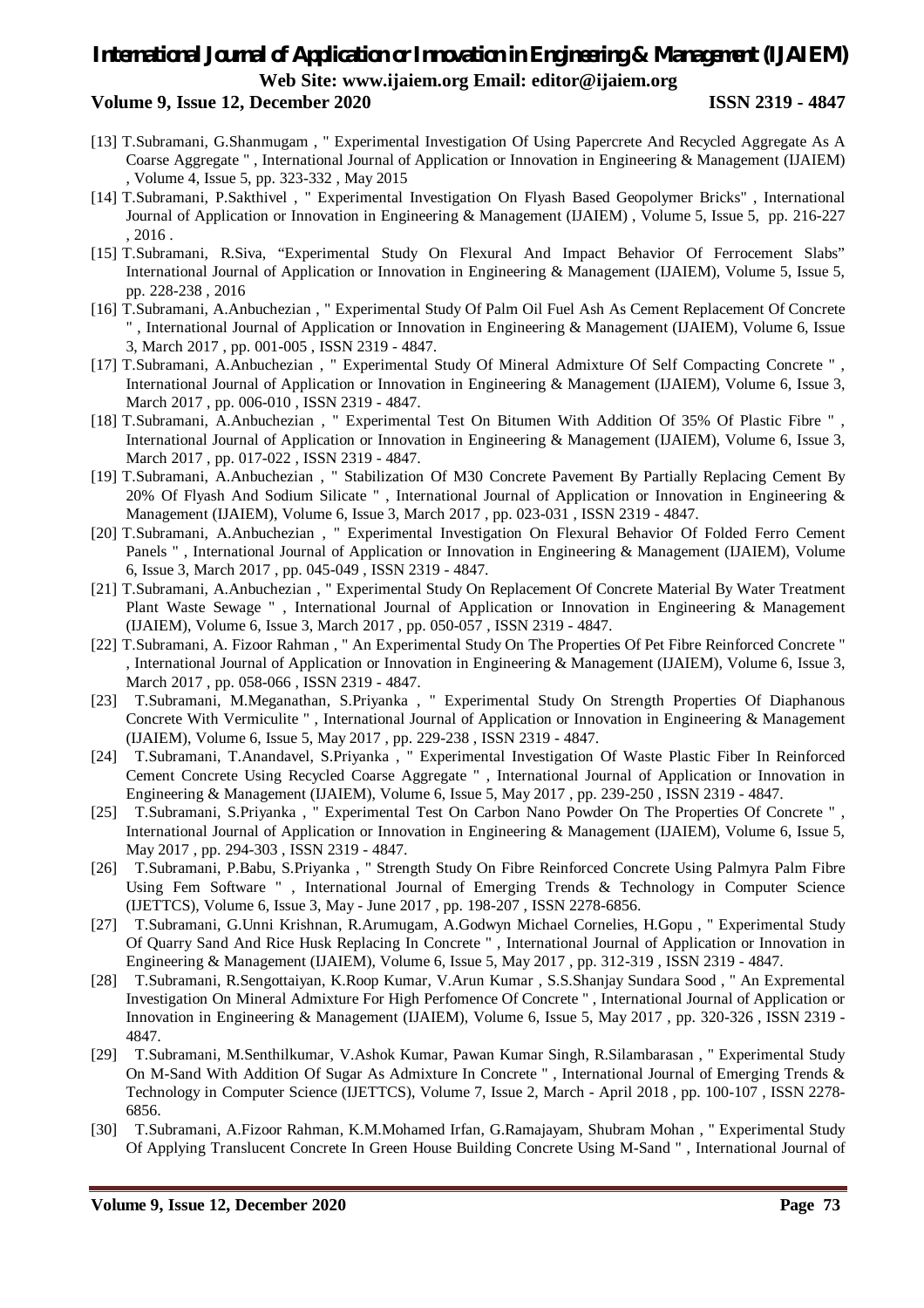### **Volume 9, Issue 12, December 2020 ISSN 2319 - 4847**

Emerging Trends & Technology in Computer Science (IJETTCS), Volume 7, Issue 2, March - April 2018 , pp. 116-125 , ISSN 2278-6856.

- [31] T.Subramani, M.Senthilkumar, G.Gopinathan, A.S.Kabil, R.Naveen Kumar , " Experimental Study On Pervious Concrete Using Different Size Of Coarse Aggregate " , International Journal of Emerging Trends & Technology in Computer Science (IJETTCS), Volume 7, Issue 2, March - April 2018 , pp. 126-133 , ISSN 2278-6856.
- [32] T.Subramani, S.Sekar, Kuriakose saji, Syam gopalakrishnan, A.Arul prakash , " Experimental Study On Pollution Control Concrete " , International Journal of Emerging Trends & Technology in Computer Science (IJETTCS), Volume 7, Issue 2, March - April 2018 , pp. 149-157 , ISSN 2278-6856.
- [33] T.Subramani, N.Liyamin Ahad, Eldhose Jolly, Manuel Cheriyan, S.Priyanka , " Experimental Study On Mechanical Behavior Of Roof Panel Using Steel Fibre With Alkaline Solution " , International Journal of Emerging Trends & Technology in Computer Science (IJETTCS), Volume 7, Issue 2, March - April 2018 , pp. 169-176 , ISSN 2278-6856.
- [34] T.Subramani, S.Gunalan, Hari Prasath, K.Vasantha Sethupathi , S.Priyanka , " Experimental Investigation Of Concrete Using Peengan Waste " , International Journal of Emerging Trends & Technology in Computer Science (IJETTCS), Volume 7, Issue 2, March - April 2018 , pp. 208-215 , ISSN 2278-6856.
- [35] T.Subramani, V. Karthick, A. Mohammed Asif, Mohammed Salman, S.Priyanka , " Experimental Study on Hybrid Fiber Concrete With Banana And Sugarcane Fiber " , International Journal of Application or Innovation in Engineering & Management (IJAIEM), Volume 8, Issue 3, March 2019 , pp. 200-209 , ISSN 2319 - 4847
- [36] T.Subramani, Akshay Vijayan, P.Mohammed Fayas, Jestin Thomas, S.Priyanka , " Experimental Study on Flyash and Lime With Gypsum in Concrete " , International Journal of Application or Innovation in Engineering & Management (IJAIEM), Volume 8, Issue 3, March 2019 , pp. 257-268 , ISSN 2319 - 4847.
- [37] T.Subramani, J.Karthick Rajan, F.Mohamed Ibrahim, K.Mano Vikaram, P.M.Rajesh , " Experimental Study on Hybrid Fiber Concrete (Polypropylene Fiber with Basalt Fiber) " , International Journal of Application or Innovation in Engineering & Management (IJAIEM), Volume 8, Issue 3, March 2019 , pp. 269-278 , ISSN 2319 - 4847.
- [38] T.Subramani, Febin Skaria Jacob, Limil Antoney, Rahul Pillai Suresh, S.Priyanka , " Experimental Study On Concrete With Plastic Waste And Master Gelinium " , International Journal of Application or Innovation in Engineering & Management (IJAIEM), Volume 8, Issue 3, March 2019 , pp. 288-296 , ISSN 2319 – 4847
- [39] T.Subramani, S.Priyanka , " Experimental Study on Research of Bricks with Copper Tailing Waste " , International Journal of Application or Innovation in Engineering & Management (IJAIEM), Volume 8, Issue 3, March 2019 , pp. 329-334 , ISSN 2319 – 4847
- [40] T.Subramani, S.Priyanka, K.Thirunavukkarasu , " Experimental Investigation of Concrete using Basalt Fibre And GFRP Sheet " , International Journal of Application or Innovation in Engineering & Management (IJAIEM), Volume 8, Issue 3, March 2019 , pp. 335-340 , ISSN 2319 - 4847.
- [41] T.Subramani, J.Karthick Rajan , " Experimental Study on Hybrid Fibre Concrete " , International Journal of Application or Innovation in Engineering & Management (IJAIEM), Volume 8, Issue 3, March 2019 , pp. 349- 356 , ISSN 2319 - 4847.
- [42] T.Subramani, J.Karthick Rajan , " Experimental Investigation Paver Block Natural Fiber " , International Journal of Application or Innovation in Engineering & Management (IJAIEM), Volume 8, Issue 3, March 2019 , pp. 357- 364 , ISSN 2319 - 4847.

#### **AUTHOR**



**Prof. Dr. T. Subramani** Working as Dean of Civil Engineering in Vinayaka Missions Kirupananda Variyar Engineering College, Vinayaka Missions Research Foundation (Deemed to be University), Salem, Tamilnadu, India. Having more than 29 years of Teaching experience in Various Engineering Colleges. He got awarded Doctoral degree in Civil Engineering from Anna University, Chennai, got awarded his Post Graduation M.E degree in Urban Engineering from College of Engineering, Anna University in 1992, got awarded his graduation B.E degree in Bharathiar University in 1989. He also got awarded Post Graduation in Business Administration - MBA from Vinayaka Missions Research Foundation,[Deemed to be University] - Salem. He is serving as reviewer for many International Journals and also published 285 papers in International Journals. He published 21 Indian Patents and got grant for 2 Indian Patents and 9 International Patents (Australia). He has presented more than 100 papers in conferences, especially 70 in International and 30 National Level. He has authored 07 books. Guided more than 259 students in PG projects. Currently he is guiding 06 Ph.D., Research Scholars. He is serving as examiner and Valuer for B.E & M.E Degree Theory and Practical Examinations for Madras University, Periyar University, Anna University, Annamalai University and Vinayaka Missions Research Foundation [Deemed to be University]. He is Question paper setter and Valuer for UG and PG Courses of Civil Engineering in number of Universities. He is serving as Academic Council member of VMRF(Deemed to be University) and Chairman of Board Of Studies (Civil Engineering),